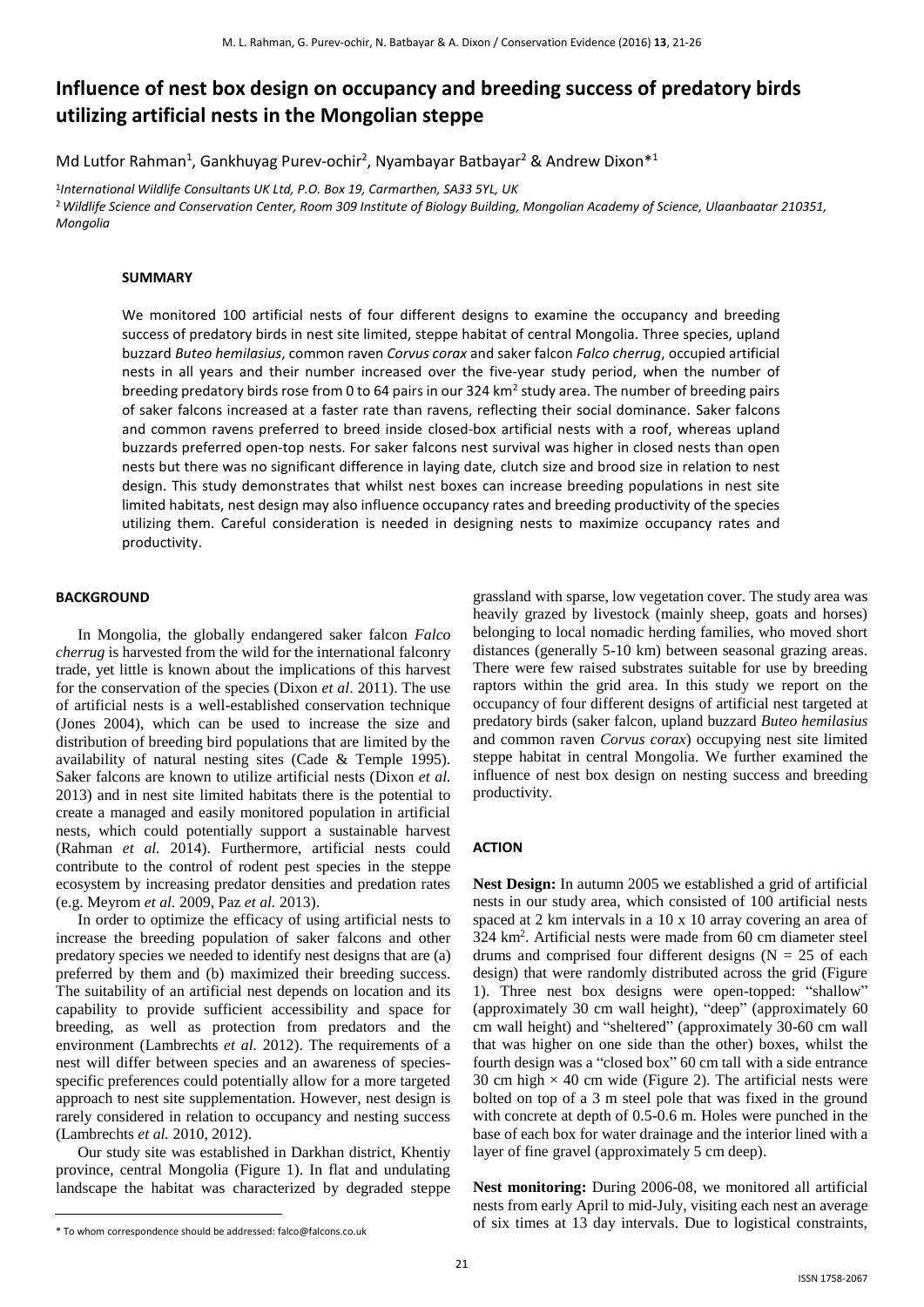

**Figure 1**. Location of study site, Khentiy province, Mongolia (top) and random distribution of artificial nest designs at the Darkhan grid (below, nests were erected at 2 km intervals),  $\blacksquare$ shallow,  $\Box$  = deep,  $\Delta$  = sheltered,  $\Box$  = closed box.

only one visit was made in 2009 (late April) and 2010 (late May) to check nests. The number of artificial nests standing each year reduced as some nests were removed by third parties and others fell down (Table 1). In determining breeding occupancy, we only considered nests where at least one egg was known to have been laid. We established a chronology for each nest, where the laying date of the first egg (FED) was estimated based on eggs in a clutch being laid daily for common raven, at two-day intervals for saker falcons and three-day intervals for upland buzzards. Apart from nests found during egg-laying, the FED was estimated by backdating from an estimated hatch date. For this backdating process we assumed that incubation covered 22, 35, and 37 days from the penultimate egg for common raven, saker falcon and upland buzzard respectively (Cramp & Simmons 1980). For saker falcons, chick age was estimated in the field by reference to a photographic chart illustrating growth development for a captive-bred chick at three-day intervals from 1 to 42 days old. For common raven and upland buzzard, chick development in the field was recorded using the coding of the British Trust for Ornithology 'Nest Record Scheme' (Ferguson-Lees *et al*. 2011), which was subsequently converted to an age range in days. The age ranges were derived from photographic guides for aging the nestlings of these two species compiled in 2009 (Y. Tadehara & A. Dixon, unpublished data). For common raven we used the following age ranges for each code: NA  $(naked) = 1-7$  days old, IP (primaries in pin) = 8-13 days old, SP  $(short primaries) = 14-25 \text{ days old}$ , MP (medium primaries) = 20-31 days old, LP (long primaries)  $= 32-37$  days old and RF (ready to fledge)  $= 38-41$  days old, whilst for upland buzzard codes were transformed to an age-range in the following way: DO (downy) = 1-9 days old, IP = 9-14 days old,  $SP = 15-25$  days old,  $MP = 26-33$  days old,  $LP = 34-43$  days old and  $RF = 44-55$ days old. We used the median value to obtain an estimate of hatch date after backdating from the age ranges obtained from each nest visit during the nestling stage. For nests that we were not able to estimate a FED using the above methodology, such as those that were first observed during incubation and failed before hatching, we used the mean FED for nests in the particular year.

Clutch size and brood size were recorded as the maximum number of eggs or chicks observed in a nest. Fledged brood size was recorded as the number of nestlings on the last monitoring visit, that were at least 30 days old or known to have fledged, for all three species. Observed nesting success was measured as the proportion of nests with known outcome that fledged at least one nestling.

**Data Analysis:** We used Analysis of Covariance (ANCOVA) to determine if there was any difference in the rate of breeding population increase among species over the five-year study period. To examine whether species differentially selected specific nest box designs for breeding, we used  $X^2$  tests for each species separately. For each species, we used the Student's t-test to compare mean clutch and fledged brood sizes in closed and open nest boxes. All analyses were performed in R (R Development Core Team 2013).

We used MARK Version 5.1 (White and Burnham 1999, Dinsmore *et al.* 2002) to develop a number of candidate models where daily survival rate (DSR) was constant or varied temporally during the breeding season, with nest design (closed or open), nest age, stage of nesting period (incubation or nestling stage) and year as covariates. We used the Akaike information criterion  $(AIC_c)$  weights  $(w_i)$  to evaluate these candidate models. We calculated daily nest survival rate for each species from the weighted average of all candidate models that had a normalized AIC weight  $(w_i) > 0.01$ . The probability of overall nest survival was determined by raising the DSR to the power of 83, 66 and 93 for saker falcons, common ravens, upland buzzards respectively; these values being the median duration of the nesting period in days for each species respectively.



**Figure 2**. Different design of artificial nests: (a) shallow, (b) deep, (c) sheltered and (d) closed box.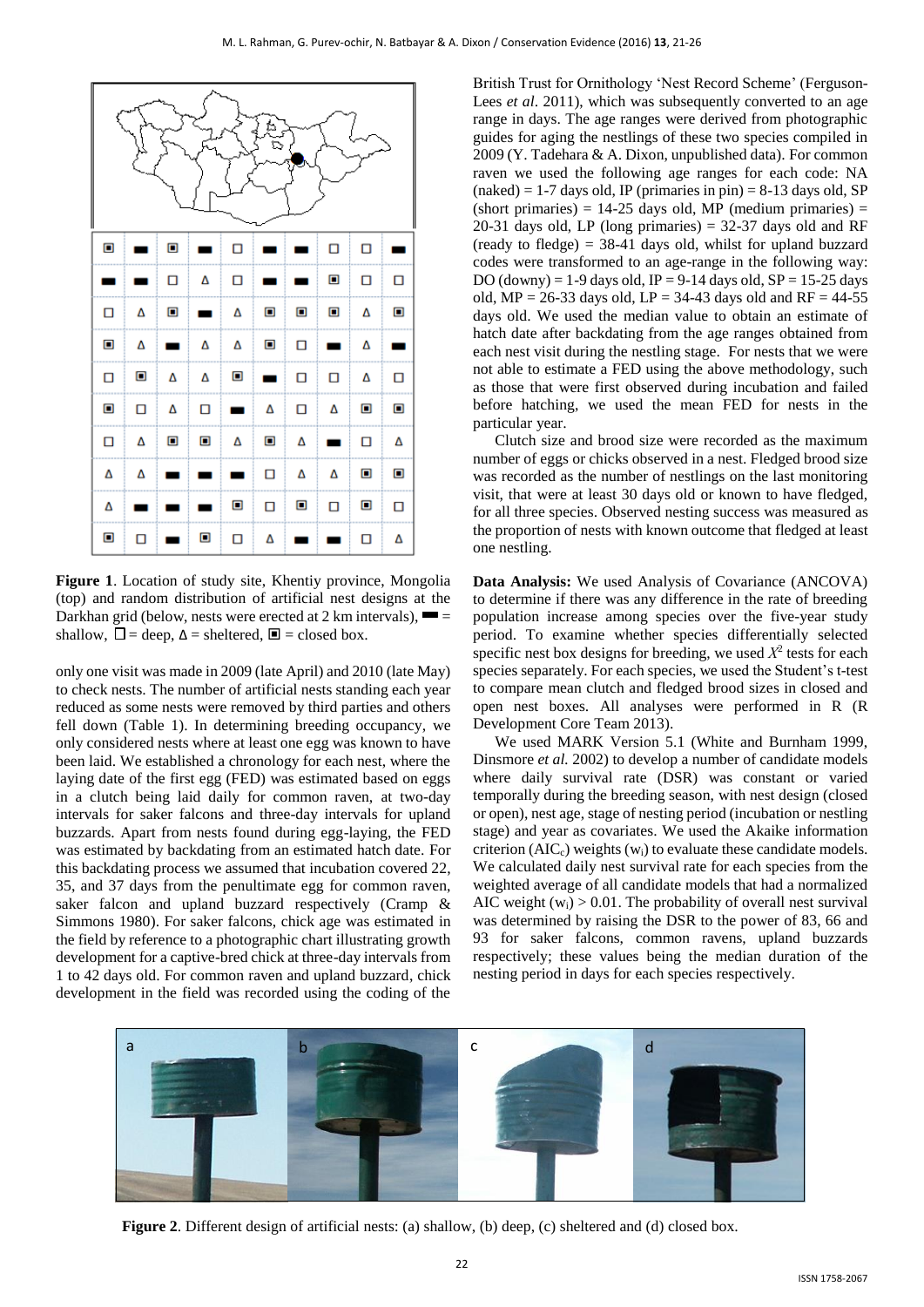**Table 1**. Number of artificial nest sites in the study area occupied by different species in each year (% standing nests occupied).

|                              | 2006     | 2007     | 2008   | 2009   | 2010     |
|------------------------------|----------|----------|--------|--------|----------|
| Number of<br>nests available | 98       | 98       | 96     | 87     | 84       |
| Golden eagle                 | $\Omega$ | 1        | 0      | 0      | $\Omega$ |
|                              | (0.0)    | (1.0)    | (0.0)  | (0.0)  | (0.0)    |
| Upland buzzard               | 11       | 17       | 14     | 18     | 30       |
|                              | (11.2)   | (17.3)   | (14.6) | (20.7) | (35.7)   |
| Saker falcon                 | 3        | 10       | 12     | 17     | 21       |
|                              | (3.1)    | (10.2)   | (12.5) | (19.5) | (25.0)   |
| Common                       | 0        | $\theta$ | 0      | 0      | 1        |
| kestrel                      | (0.0)    | (0.0)    | (0.0)  | (0.0)  | (1.2)    |
| Common raven                 | 5        | 6        | 9      | 10     | 12       |
|                              | (5.1)    | (6.1)    | (9.4)  | (11.5) | (14.3)   |
| Total                        | 19       | 34       | 35     | 46     | 64       |
|                              | (19.4)   | (34.7)   | (36.5) | (51.7) | (76.2)   |

#### **CONSEQUENCES**

**Occupancy:** Over the period of 2006-10, five different species bred at the artificial nests, though common kestrel *Falco tinnunculus* and golden eagle *Aquila chrysaetos* only nested on single occasions. The most frequent breeding species was upland buzzard with 90 nests initiated, followed by saker falcon with 63 and common raven with 42 (Table 1). The number of breeding pairs of all three species increased over the five-year period with saker falcons increasing at a significantly higher rate than common ravens (effect of year:  $F_{(1, 6)} = 307.2$ , p < 0.001; effect of year x species:  $F_{(1, 6)} = 58.8$ , p < 0.001; Figure 3).

**Nest design selection:** Saker falcons ( $\chi^2$  = 51.32, 1 d.f., p < 0.001) and common ravens ( $\chi^2 = 20.65$ , 1 d.f., p < 0.001) selected closed nest boxes most frequently. Although the proportion of breeding pairs of both species occupying open boxes increased over the study period, the preference for closed nest boxes was exhibited by saker falcons in each year, but this was not the case for common raven when no preference was



**Figure 3**. Number of breeding pairs of saker falcon, common raven and upland buzzard at the grid of artificial nests over the period 2006-10. Linear regression illustrates rate of population increase for each species.  $\square$  = saker falcon (solid trend line),  $\bigcirc$ = common raven (dashed trend line), ∆= upland buzzard (dotdash trend line).

**Table 2.** Percentage of saker falcons and common ravens occupying closed boxes, together with  $\chi^2$  tests in relation to their availability in different years. Number in parentheses is total number of artificial nests occupied each year.

| Year | <b>Saker falcon</b> |                              | <b>Common raven</b> |                       |  |
|------|---------------------|------------------------------|---------------------|-----------------------|--|
|      | $%$ (n)             | $\chi^2$ (p)                 | $%$ (n)             | $\chi^2(p)$           |  |
| 2006 | 67(3)               | $2.91 \left( < 0.05 \right)$ | 60(5)               | 1.85(0.09)            |  |
| 2007 | 70(10)              | $9.88 \, (\le 0.01)$         | 83 (6)              | $7.96 \, (\leq 0.05)$ |  |
| 2008 | 75(12)              | $15.36 \, (\leq 0.01)$       | 67(9)               | $6.90 \, (\leq 0.05)$ |  |
| 2009 | 47(17)              | $4.60 \, (\leq 0.05)$        | 40(10)              | 0.76(0.38)            |  |
| 2010 | 48 (21)             | 7.08 (< 0.01)                | 33(12)              | 0.30(0.45)            |  |

exhibited in 2009 and 2010 (Table 2). We found no significant difference in the use of shallow, sheltered or deep open box designs by saker falcons ( $\chi^2$  = 0.71, 2 d.f., p = 0.70) and common ravens ( $\chi^2$  = 0.19, 2 d.f., p = 0.91). In contrast, upland buzzards selected open boxes for nesting ( $\chi^2 = 18.3$ , 1 d.f., p <0.001). Among the open nest boxes, upland buzzards selected mainly deep open boxes ( $\chi^2$  =16.5, 2 d.f., p <0.001).

**Nest survival and breeding success:** Saker falcon: for nests with known outcome, the observed nesting success was higher in closed boxes  $(0.83, n = 12)$  compared to open boxes  $(0.17, n$  $= 6$ ). The most parsimonious model to explain nest survival incorporated the additive effects of nest design and year (Table 3). We found no evidence that DSR varied with nest age or at different stages of the nesting period. Daily nest survival was higher in closed nest boxes compared to open nest boxes, with 71% of closed nests successfully producing fledglings compared to 23% of open nests (Table 4). There was no significant difference between closed and open boxes in relation to mean clutch size (t = 0.02, 36.1 d.f., p = 0.98) and brood size (t = 0.14, 19.5 d.f.,  $p = 0.88$ ) (Table 4). Overall, the mean fledged brood size at successful nests was 3.6 fledglings ( $n = 5$ ).

Common raven: observed nesting success was higher in closed boxes (0.90,  $n = 10$ ) compared to open boxes (0.60,  $n =$ 5). All the models we evaluated to explain nest survival were equally parsimonious (Table 3), despite overall nest survival being higher in closed nest boxes compared to open nest boxes (Table 4). There was no significant difference between closed and open boxes in relation to mean clutch size  $(t = -0.05, 5.0$  d.f.,  $p = 0.96$ ) and mean brood size (t = -1.45, 31.2 d.f.,  $p = 0.15$ ) (Table 4). Overall, common ravens produced 3.0 fledglings per successful nest  $(n = 7)$ .

Upland buzzard: with one exception, all upland buzzard nests were in open boxes, so nest design was not included in the nest survival model. Observed nesting success was  $0.37$  (n = 32). The most parsimonious model to explain nest survival incorporated year as a covariate (Table 3) and overall an estimated 42% of nests successfully produced fledged young (Table 3). Upland buzzards produced 1.3 fledglings per successful nest  $(n = 10)$ .

#### **DISCUSSION**

Although upland buzzards can frequently (and saker falcons rarely) nest on the ground in the Mongolian steppe (Ellis *et al.* 1997, Gombobaatar *et al*. 2010), there were no known nests of either species in the area where we erected the artificial nest grid, yet by the end of the study in 2010 there were 64 pairs of predatory birds breeding in the  $324 \text{ km}^2$  area of the artificial nest grid. This study clearly demonstrates that by providing artificial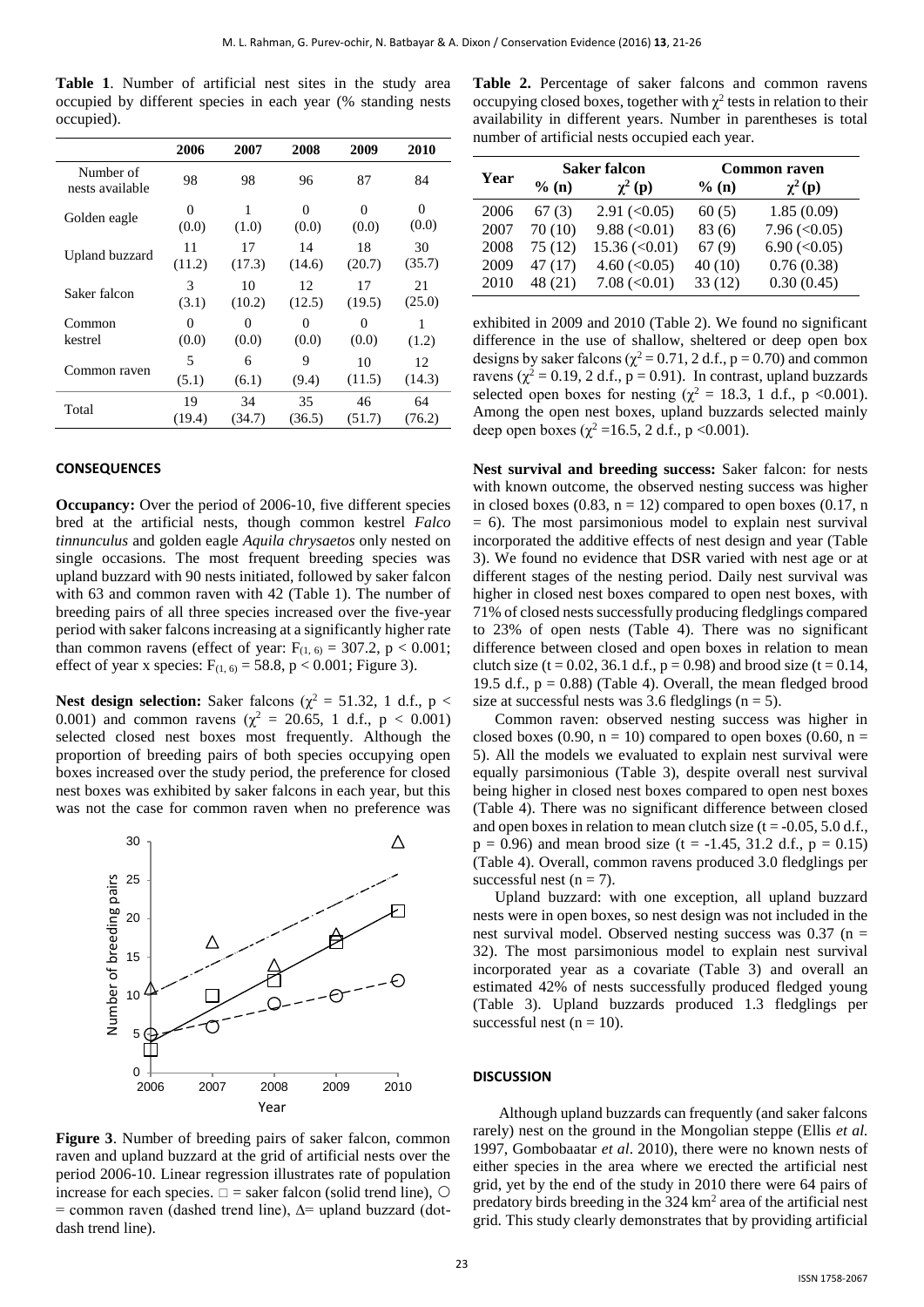| <b>Table 3</b> . Daily nest survival models for saker falcon, common raven and upland buzzard. All models feature intercept-only constant      |
|------------------------------------------------------------------------------------------------------------------------------------------------|
| survival S(.). Models are ranked by ascending $\Delta AIC_c$ with a difference <2 indicating equal fit; $w_i$ is the normalized AIC weight and |
| K is the number of parameters.                                                                                                                 |

| <b>Species</b>                                            | Model                 | $AIC_c$ | $\Delta AIC_c$ | Wi   | K              | <b>Deviance</b> |
|-----------------------------------------------------------|-----------------------|---------|----------------|------|----------------|-----------------|
|                                                           | $S(.)$ Design + Year  | 31.89   | 0.00           | 0.97 | 3              | 25.87           |
|                                                           | $S(.)$ Design         | 39.74   | 7.85           | 0.02 | 2              | 35.73           |
| Saker falcon<br>$(n = 18 \text{ closed}, 7 \text{ open})$ | $S(.)$ Design + Stage | 41.61   | 9.72           | 0.01 | 3              | 35.59           |
|                                                           | $S(.)$ Year           | 43.85   | 11.96          | 0.00 | 2              | 39.84           |
|                                                           | S(.)                  | 46.70   | 14.81          | 0.00 | 1              | 44.70           |
|                                                           | $S(.)$ Nest Age       | 48.56   | 16.67          | 0.00 | 2              | 44.55           |
|                                                           | $S(.)$ Stage          | 48.70   | 16.81          | 0.00 | 2              | 44.69           |
|                                                           | $S(.)$ Design         | 23.91   | 0.00           | 0.25 | $\mathfrak{D}$ | 19.89           |
|                                                           | S(.)                  | 24.01   | 0.09           | 0.23 | 1              | 22.00           |
|                                                           | $S(.)$ Design + Stage | 25.30   | 1.39           | 0.12 | 3              | 19.27           |
| Common raven<br>$(n = 14 \text{ closed}, 6 \text{ open})$ | $S(.)_{\text{Stage}}$ | 25.61   | 1.70           | 0.11 | 2              | 21.59           |
|                                                           | $S(.)$ Design + Year  | 25.66   | 1.75           | 0.10 | 3              | 19.63           |
|                                                           | $S(.)$ Year           | 25.80   | 1.89           | 0.10 | 2              | 21.78           |
|                                                           | $S(.)$ Nest Age       | 25.84   | 1.93           | 0.09 | $\overline{c}$ | 21.82           |
| Upland buzzard<br>$(n = 40$ open)                         | $S(.)$ Year           | 102.26  | 0.00           | 0.83 | 2              | 98.25           |
|                                                           | S(.)                  | 106.67  | 4.41           | 0.09 | 1              | 104.66          |
|                                                           | $S(.)_{\text{Stage}}$ | 108.37  | 6.11           | 0.04 | 2              | 104.36          |
|                                                           | $S(.)$ Nest Age       | 108.65  | 6.40           | 0.03 | $\overline{c}$ | 104.65          |

nest sites it is possible to increase the breeding population of raptors in nest site limited areas. Previous studies have also reported that the breeding populations of target species can be increased through providing artificial nests e.g. common kestrel (Fargallo *et al.* 2001) and barn owl *Tyto alba* (Meyrom *et al.* 2009).

Breeding recruits could be novel breeders drawn from a nonbreeding population; alternatively they could colonise the artificial nests by breeding dispersal from pre-existing nesting sites elsewhere. During our five-year study the breeding population of three species increased, indicating that the annual number of potential breeding recruits for each species was limited; if this was not the case the maximum number of pairs could potentially have bred in the first year of our study. This suggests that most breeding colonists at the artificial nests were derived from a finite source, most likely the local non-breeding population. Alternatively, breeding recruits may be pre-existing breeders that gradually disperse to the grid in limited numbers each year, once they became aware of the artificial nests. However, saker falcon and raven territories exhibit a high degree of constancy across years (Ratcliffe 1997, Rahman *et al*. 2014), and such site fidelity suggests that breeding dispersal is limited in these species. The rate of population increase was highest for

the saker falcon, perhaps reflecting the interspecific dominance of this species over the upland buzzard and common raven; saker falcons are able to usurp the active nests of both species and consequently they can limit the number of pairs of these species occupying the same grid.

Saker falcons exhibited a preference for closed boxes compared to open boxes, as did common ravens. However, as saker falcon and common raven breeding numbers increased, eventually surpassing the number of available closed boxes, both species utilized open boxes; common ravens to a greater extent, presumably because saker falcons were dominant competitors for the closed box nest sites. In the later years of our study the preference for closed boxes previously exhibited by common ravens was not evident, reflecting the fact that in these years most closed boxes were occupied by the dominant saker falcons.

Whilst the internal space of the closed nests may have been too small to accommodate the large upland buzzards, we believe that their avoidance of nesting inside closed boxes was not primarily due to the size of the box. Nest design preference is likely to be influenced by phylogeny as much as ecology, with several species of falcon and corvid being regular cavity nesters, whereas no buzzard species are cavity nesters (del Hoyo *et al*.

**Table 4**. Breeding parameters for saker falcon, common raven and upland buzzard occupying closed and open artificial nests. FED = date of first egg laid  $\pm$  S.E. (n), c/N = mean clutch size  $\pm$  S.E. (n), b/N = mean brood size  $\pm$  S.E. (n), DSR = daily nest survival rate (95% confidence limits; n) and Nest Survival = % of nests surviving whole nesting period (95% confidence limits; n).

|                      | <b>Saker falcon</b>           |                                | <b>Common raven</b>           | <b>Upland buzzard</b>        |                                |
|----------------------|-------------------------------|--------------------------------|-------------------------------|------------------------------|--------------------------------|
| <b>Design</b>        | <b>Closed</b>                 | <b>Open</b>                    | <b>Closed</b>                 | <b>Open</b>                  | <b>Open</b>                    |
| <b>FED</b>           | 05 April<br>$\pm$ 7 days (28) | 03 April<br>$\pm$ 10 days (12) | 24 March<br>$\pm$ 2 days (13) | 22 March<br>$\pm$ 2 days (3) | 21 April<br>$\pm$ 2 days (18)  |
| c/N                  | $3.8 \pm 0.8$ (24)            | $3.8 \pm 0.9$ (18)             | $4.7 \pm 0.3$ (7)             | $4.8 \pm 0.5$ (4)            | $3.0 \pm 0.1$ (67)             |
| b/N                  | $3.7 \pm 0.7$ (28)            | $3.6 \pm 1.1(11)$              | $3.7 \pm 0.2$ (20)            | $4.1 \pm 0.2$ (17)           | $2.6 \pm 0.1$ (44)             |
| <b>DSR</b>           | 0.996<br>$(0.983-1; 18)$      | 0.982<br>$(0.948 - 0.994; 7)$  | 0.997<br>$(0.993-1; 14)$      | 0.994<br>$(0.982-1; 6)$      | 0.991<br>$(0.985 - 0.996; 40)$ |
| <b>Nest Survival</b> | 71%<br>$(24-100\%; 18)$       | 23%<br>$(1-61\%; 7)$           | 84%<br>$(62-100\%; 18)$       | 67%<br>$(30-100\%; 18)$      | 42%<br>$(24-73\%; 40)$         |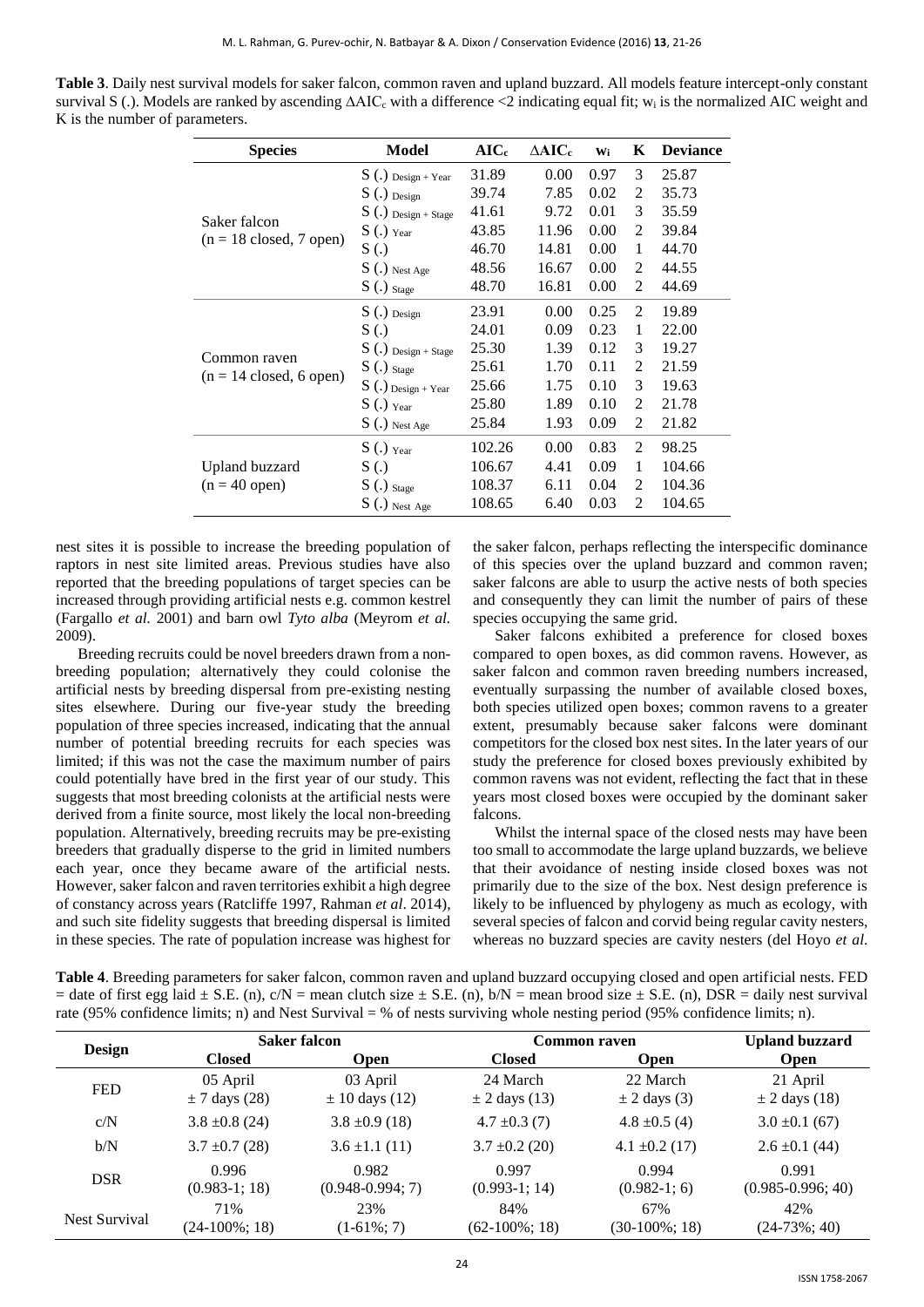1994). The selection exhibited by upland buzzards for deep open boxes compared to shallow or sheltered open boxes was surprising, especially considering that the birds filled all boxes to the brim with nest material, which eliminated any variation in the amount of shelter provided to the nest cup by the different designs. The deeper boxes may have had an attraction for upland buzzards in that they were taller and more prominent than the other two designs.

Closed nest boxes provide more shelter from the weather, especially strong wind, for the eggs, chicks and incubating/brooding adult than open boxes. Saker falcons and common ravens breed earlier in the year than upland buzzards and consequently they are likely to face harsher weather than upland buzzards, and thus the extra shelter afforded by closed nests may be particularly important to these species. We have no evidence that open and closed nest boxes offered differential degrees of protection from potential predators as there was no direct evidence of predation at our nests during the study. We therefore do not think predator avoidance was an important factor influencing nest design choice in the saker falcon, common raven and upland buzzard.

A review by Lambrechts *et al*. (2012) reported that nest box design can potentially affect breeding productivity by influencing the number and survival of eggs and chicks, their developmental rates and the physical condition of adults. Saker falcons and, to a lesser degree, common ravens breeding in closed boxes had a higher nesting success than their congeners utilizing open nests, and both species had better nesting success than upland buzzards that primarily used open nests for breeding. In spring the Mongolian steppe is characterized by frequent strong winds, often carrying sand or snow, and it is likely that closed boxes afforded greater protection for eggs, chicks and brooding adults in such weather conditions. Elsewhere in the central Mongolian steppe, we reported that nest survival of saker falcons in closed boxes was higher than that found in natural nests (Rahman *et al*. 2014), where the natural nests were typically 'open' sites, located in nests built by common ravens and upland buzzards on rock faces with varying degrees of shelter.

In conclusion, nest designs that include a closed box with an open tray on the roof are likely to maximize the chances of occupancy by predatory birds in the Mongolian steppe, because they provide suitable nesting situations for both species that prefer closed nests (saker falcon and common raven) and those that prefer open nests (upland buzzard).

## **ACKNOWLEDGEMENTS**

This study was funded by and conducted on behalf of the Environment Agency-Abu Dhabi (EAD). We thank the following who helped collect data in the field: S. Gombobaatar, B. Odkhuu, B. Munkhzaya, S. Amarsaikhan, M. Etheridge, S. MacPherson, M. Jessen, O. Milenkaya, B. Grubac, P. Andreano, G. Papp, and N. Nedyalkov.

### **REFERENCES**

- Cade T.J. & Temple S.A. (1995) Management of threatened bird species: evaluation of the hands-on approach. *Ibis*, **137**, S161-S172.
- Cramp S. & Simmons K.E.L. (eds.) (1980) *The Birds of the Western Palearctic*. Vol. II. Oxford University Press, Oxford
- del Hoyo J., Elliot A. & Sargatal J. (1994) *Handbook of the Birds of the World*. New World Vultures to Guineafowls. Lynx Editions, Barcelona.
- Dinsmore S.J., White G.C. & Knopf F.L. (2002) Advanced techniques for modelling avian nest survival. *Ecology*, **83**, 3476-3488.
- Dixon A., Batbayar N., Purev-Ochir G. & Fox N. (2011). Developing a sustainable harvest of Saker Falcons (*Falco cherrug*) for falconry in Mongolia. Pages 363–372 in: R.T Watson, T.J. Cade, M. Fuller, G. Hunt & E. Potapov (eds.) *Gyrfalcons and Ptarmigan in a Changing World*, The Peregrine Fund, Boise, USA.
- Dixon A., Purev-Ochir G., Galtbalt B. & Batbayar N. (2013). The use of power lines by breeding raptors and corvids in Mongolia: Nest-site characteristics and management using artificial nests. *Journal of Raptor Research*, **47**, 282-291.
- Ellis D.H., Ellis M.H. & Tsengeg P. (1997) Remarkable Saker Falcon (*Falco cherrug*) breeding records for Mongolia. *Journal of Raptor Research*, **31**, 234-240.
- Fargallo J.A., Blanco G., Potti J. & Vinuela J. (2001) Nest-box provisioning in a rural population of Eurasian Kestrels: breeding performance, nest predation and parasitism. *Bird Study*, **48**, 236-244.
- Ferguson-Lees J., Castell R. & Leech D. (2011) *A Field Guide to Monitoring Nests*. BTO, Thetford, UK.
- Gombobaatar S., Odkhuu B., Yosef R., Gantulga B., Amartuvshin P. & Usukhjargal D. (2010) Reproductive ecology of the Upland Buzzard (*Buteo hemilasius*) on the Mongolian steppe. *Journal of Raptor Research*, **44**, 196- 201.
- Jones C. (2004) Conservation management of endangered birds. Pages 269-301 in: W.J. Sutherland, I. Newton & R. Green (eds.) *Bird ecology and conservation: a handbook of techniques*, Oxford University Press.
- Lambrechts M.M., Adriaensen F., Ardia D. R., Artemyev A.V., Atienzar F., Banbura J., Barba E., Bouvier J.C., Camprodon J. & Cooper C.B. et al. (2010) The design of artificial nest boxes for the study of secondary hole-nesting birds: a review of methodological inconsistencies and potential biases. *Acta Ornithologica*, **45**, 1-26.
- Lambrechts M.M., Wiebe K.L., Sunde P., Solonen T., Sergio F., Roulin A., Møller A.P., López B.C., Fargallo J.A., Exo K.M., Dell'Omo G., Costantini D., Charter M., Butler M.W., Bortolotti G.R., Arlettaz R. & Korpimäki E. (2012) Nest box design for the study of diurnal raptors and owls is still an overlooked point in ecological, evolutionary and conservation studies: a review. *Journal of Ornithology*, **153**, 23–34.
- Meyrom K., Motro Y., Leshem Y., Aviel S., Izhaki I., Argyle F. & Charter M. (2009) Nest-box use by the Barn Owl *Tyto alba* in a biological pest control program in the Beit She'an Valley, Israel. *Ardea*, **97**, 463-467.
- Paz A., Jareño D., Arroyo L., Viñuela J., Arroyo B., Mougeot F., Luque-Larena J.J. & Fargallo J.A. (2013) Avian predators as a biological control system of common vole (*Microtus arvalis*) populations in north-western Spain: experimental set-up and preliminary results. *Pest Management Science*, **69**, 444-450.
- Rahman M.L., Purev-Ochir G., Etheridge M., Batbayar N. & Dixon A. (2014) The potential use of artificial nests for the management and sustainable utilization of saker falcons (*Falco cherrug*). *Journal of Ornithology*, **155**, 649-656.
- R Development Core Team (2013) A Language and Environment for Statistical Computing, R Foundation for Statistical Computing, Vienna, Austria.